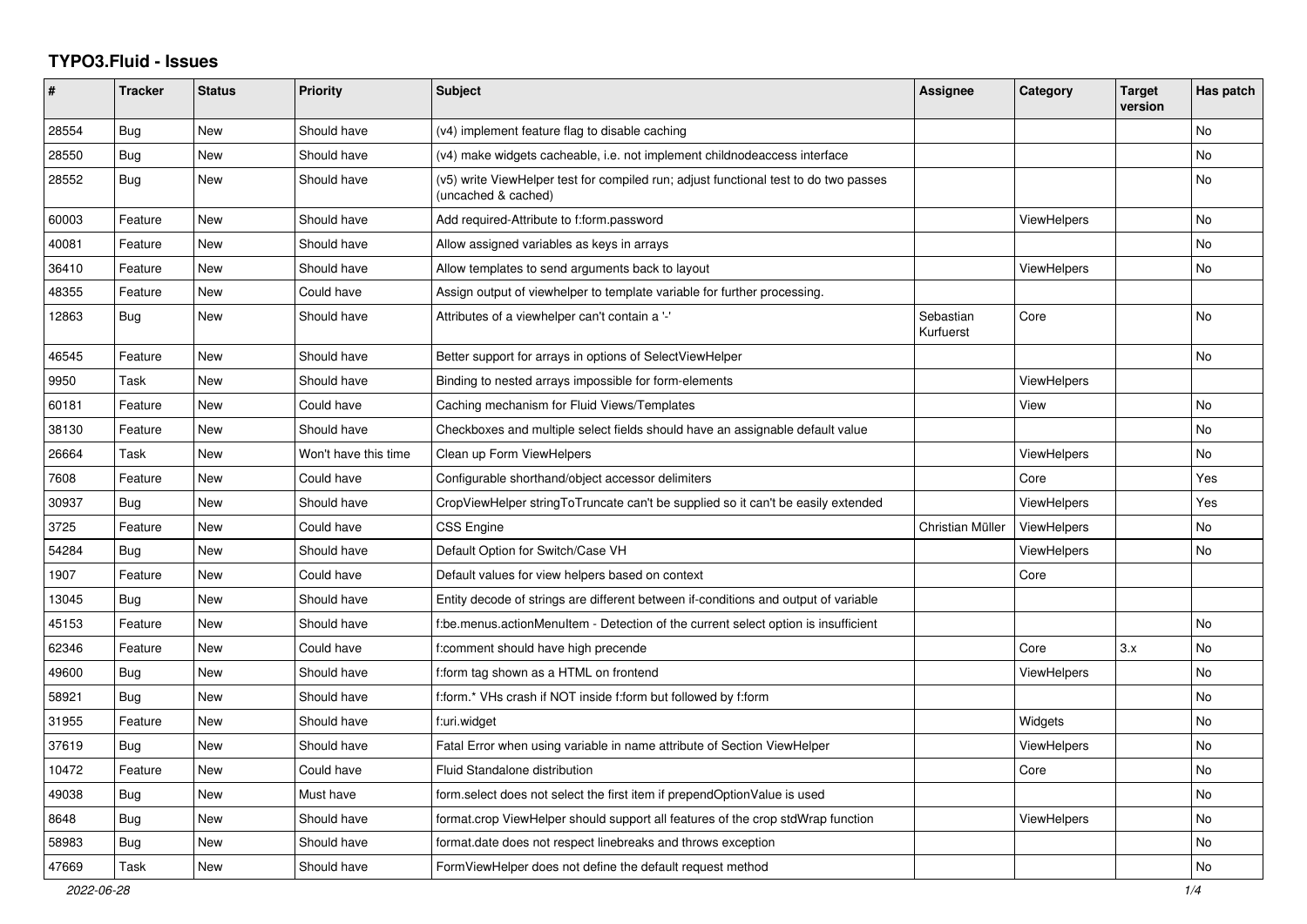| $\vert$ # | <b>Tracker</b> | <b>Status</b> | <b>Priority</b>      | <b>Subject</b>                                                                                         | <b>Assignee</b>       | Category    | <b>Target</b><br>version | Has patch |
|-----------|----------------|---------------|----------------------|--------------------------------------------------------------------------------------------------------|-----------------------|-------------|--------------------------|-----------|
| 45394     | Task           | New           | Should have          | Forwardport Unit test for standalone view                                                              |                       | View        |                          | <b>No</b> |
| 32035     | Task           | New           | Should have          | Improve fluid error messages                                                                           |                       | Core        |                          | Yes       |
| 4704      | Feature        | New           | Should have          | Improve parsing exception messages                                                                     |                       | Core        |                          |           |
| 28553     | Bug            | New           | Should have          | improve XHProf test setup                                                                              |                       |             |                          | No        |
| 56237     | Task           | New           | Should have          | in-line (Condition) View Helpers should not evaluate on parsing                                        |                       |             |                          | No        |
| 57885     | Bug            | New           | Must have            | Inputs are cleared from a second form if the first form produced a vallidation error                   |                       |             |                          | No        |
| 37095     | Feature        | New           | Should have          | It should be possible to set a different template on a Fluid TemplateView inside an<br>action          | Christopher<br>Hlubek |             |                          | No        |
| 51100     | Feature        | New           | Must have            | Links with absolute URI should have the option of URI Scheme                                           |                       | ViewHelpers |                          | No        |
| 27607     | Bug            | New           | Must have            | Make Fluid comparisons work when first element is STRING, second is NULL.                              |                       | Core        |                          | No        |
| 26658     | Task           | <b>New</b>    | Won't have this time | Make Form ViewHelpers consistent                                                                       |                       | ViewHelpers |                          | No        |
| 30555     | Feature        | New           | Could have           | Make TagBuilder more extensible                                                                        |                       | Core        |                          | No        |
| 28549     | Bug            | New           | Should have          | make widgets cacheable, i.e. not implement childnodeaccess interface                                   |                       |             |                          | No        |
| 42397     | Feature        | New           | Should have          | Missing viewhelper for general links                                                                   |                       |             |                          | No        |
| 40064     | Bug            | New           | Must have            | Multiselect is not getting persisted                                                                   |                       | ViewHelpers |                          | No        |
| 36559     | Feature        | New           | Could have           | New widget progress bar                                                                                |                       |             |                          | Yes       |
| 60271     | Feature        | New           | Should have          | Paginate viewhelper, should also support arrays                                                        |                       |             |                          | No        |
| 36655     | Bug            | New           | Should have          | <b>Pagination Links</b>                                                                                |                       | Widgets     |                          | No        |
| 45384     | Bug            | New           | Must have            | Persisted entity object in widget-configuration cannot be deserialized (after reload)                  |                       | Widgets     | 2.0.1                    | No        |
| 39936     | Feature        | New           | Should have          | registerTagAttribute should handle default values                                                      |                       | ViewHelpers |                          | No        |
| 42743     | Task           | New           | Should have          | Remove inline style for hidden form fields                                                             |                       |             |                          | No        |
| 43071     | Task           | New           | Should have          | Remove TOKENS for adding fallback teplates in B                                                        |                       |             |                          | No        |
| 43072     | Task           | New           | Should have          | Remove TOKENS for adding templates fallback in Backporter                                              |                       | View        |                          | No        |
| 54195     | Task           | <b>New</b>    | Should have          | Rename and move FormViewHelper's errorClass value, currently 'f3-form-error'                           | Adrian Föder          | ViewHelpers |                          | No        |
| 38369     | Bug            | New           | Must have            | Resource ViewHelpers should not fall back to request package                                           |                       | View        |                          | No        |
| 33215     | Feature        | New           | Should have          | RFC: Dynamic values in ObjectAccess paths                                                              |                       |             |                          | No        |
| 39990     | Bug            | New           | Should have          | Same form twice in one template: hidden fields for empty values are only rendered<br>once              |                       | Core        |                          | No        |
| 9514      | Feature        | New           | Should have          | Support explicit Array Arguments for ViewHelpers                                                       |                       |             |                          |           |
| 60856     | Bug            | New           | Must have            | Target attribute not supported by the form viewhelper                                                  |                       | ViewHelpers |                          | Yes       |
| 52591     | <b>Bug</b>     | New           | Should have          | The Pagination Widget broken for joined objects                                                        |                       |             |                          | No        |
| 10911     | Task           | New           | Should have          | Tx_Fluid_ViewHelpers_Form_AbstractFormViewHelper->renderHiddenIdentityField<br>should be more reliable |                       | ViewHelpers |                          | No        |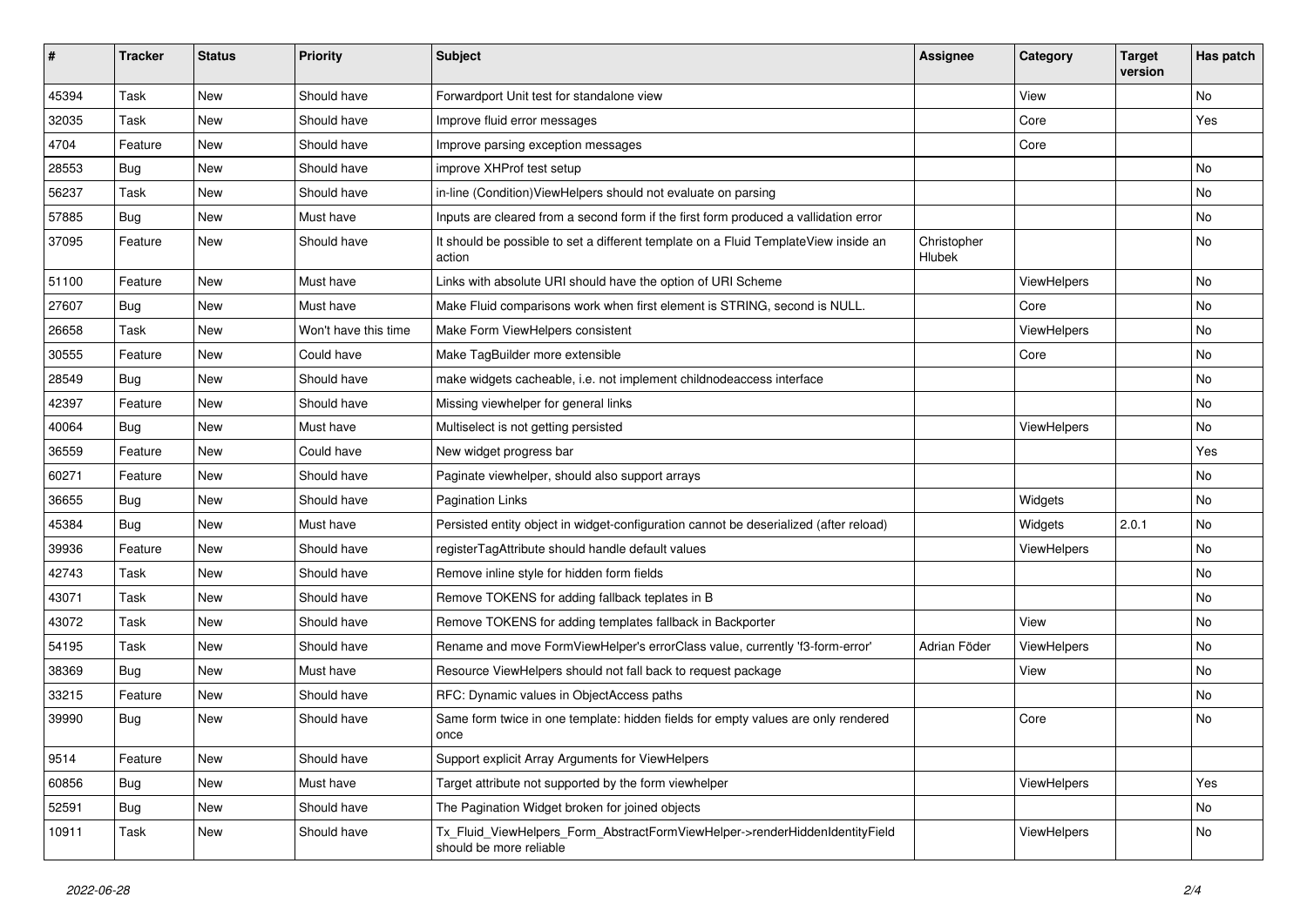| $\pmb{\sharp}$ | Tracker    | <b>Status</b>            | <b>Priority</b> | <b>Subject</b>                                                                      | <b>Assignee</b>             | Category    | <b>Target</b><br>version | Has patch |
|----------------|------------|--------------------------|-----------------|-------------------------------------------------------------------------------------|-----------------------------|-------------|--------------------------|-----------|
| 34309          | Task       | New                      | Could have      | Unknown ViewHelpers cause exception - should be handled more graceful               |                             | ViewHelpers |                          | No        |
| 3481           | Bug        | New                      | Should have     | Use ViewHelperVariableContainer in PostParseFacet                                   |                             | Core        |                          | No        |
| 33551          | Bug        | New                      | Must have       | View helper values break out of a partial scope                                     | Sebastian<br>Kurfuerst      | Core        |                          | No        |
| 51277          | Feature    | <b>New</b>               | Should have     | ViewHelper context should be aware of actual file occurrence                        |                             |             |                          | <b>No</b> |
| 52419          | Bug        | New                      | Should have     | Wrong PHPDocs notation for default value inline f:translate viewhelper              |                             |             | 2.0                      | <b>No</b> |
| 28551          | Bug        | Accepted                 | Should have     | (v4) backport VHTest                                                                | Sebastian<br>Kurfuerst      |             |                          | No        |
| 9005           | Feature    | Accepted                 | Could have      | Fluid Template Analyzer (FTA)                                                       | Sebastian<br>Kurfuerst      |             |                          |           |
| 5933           | Feature    | Accepted                 | Should have     | Optional section rendering                                                          | Sebastian<br>Kurfuerst      | ViewHelpers |                          | <b>No</b> |
| 3291           | Feature    | Needs<br>Feedback        | Should have     | Cacheable viewhelpers                                                               |                             |             |                          | No        |
| 36662          | Bug        | <b>Needs</b><br>Feedback | Should have     | Checked state isn't always correct when property is collection                      | Kevin Ulrich<br>Moschallski | ViewHelpers | 1.1.1                    | <b>No</b> |
| 45345          | Feature    | <b>Needs</b><br>Feedback | Should have     | Easy to use comments for fluid that won't show in output                            |                             |             |                          |           |
| 46289          | Bug        | Needs<br>Feedback        | Should have     | Enable Escaping Interceptor in XML request format                                   |                             | View        | 2.0.1                    | No        |
| 58862          | Bug        | Needs<br>Feedback        | Should have     | FormViewHelper doesn't accept NULL as value for \$arguments                         | Bastian<br>Waidelich        | ViewHelpers |                          | Yes       |
| 8491           | Task       | Needs<br>Feedback        | Should have     | link.action and uri.action differ in absolute argument                              | Karsten<br>Dambekalns       | ViewHelpers |                          | No        |
| 33394          | Feature    | Needs<br>Feedback        | Should have     | Logical expression parser for BooleanNode                                           | <b>Tobias Liebig</b>        | Core        |                          | No        |
| 33628          | Bug        | <b>Needs</b><br>Feedback | Must have       | Multicheckboxes (multiselect) for Collections don't work                            | Christian Müller            | ViewHelpers |                          | No        |
| 8989           | Feature    | <b>Needs</b><br>Feedback | Could have      | Search path for fluid template files                                                |                             | View        |                          | No        |
| 46091          | Task       | <b>Needs</b><br>Feedback | Should have     | Show source file name and position on exceptions during parsing                     |                             |             |                          | No        |
| 51239          | Bug        | <b>Under Review</b>      | Must have       | AbstractViewHelper use incorrect method signature for "\$this->systemLogger->log()" | Adrian Föder                | Core        |                          | Yes       |
| 46257          | Feature    | <b>Under Review</b>      | Should have     | Add escape sequence support for Fluid                                               |                             | Core        |                          | No        |
| 43346          | Feature    | <b>Under Review</b>      | Should have     | Allow property mapping configuration via template                                   | Karsten<br>Dambekalns       | ViewHelpers | 2.1                      | No        |
| 52640          | Feature    | <b>Under Review</b>      | Should have     | Create an UnlessViewHelper as opposite to the IfViewHelper                          | Marc Neuhaus                |             |                          | No        |
| 52536          | <b>Bug</b> | <b>Under Review</b>      | Should have     | Errorclass not set if no property-attribute set                                     |                             |             |                          |           |